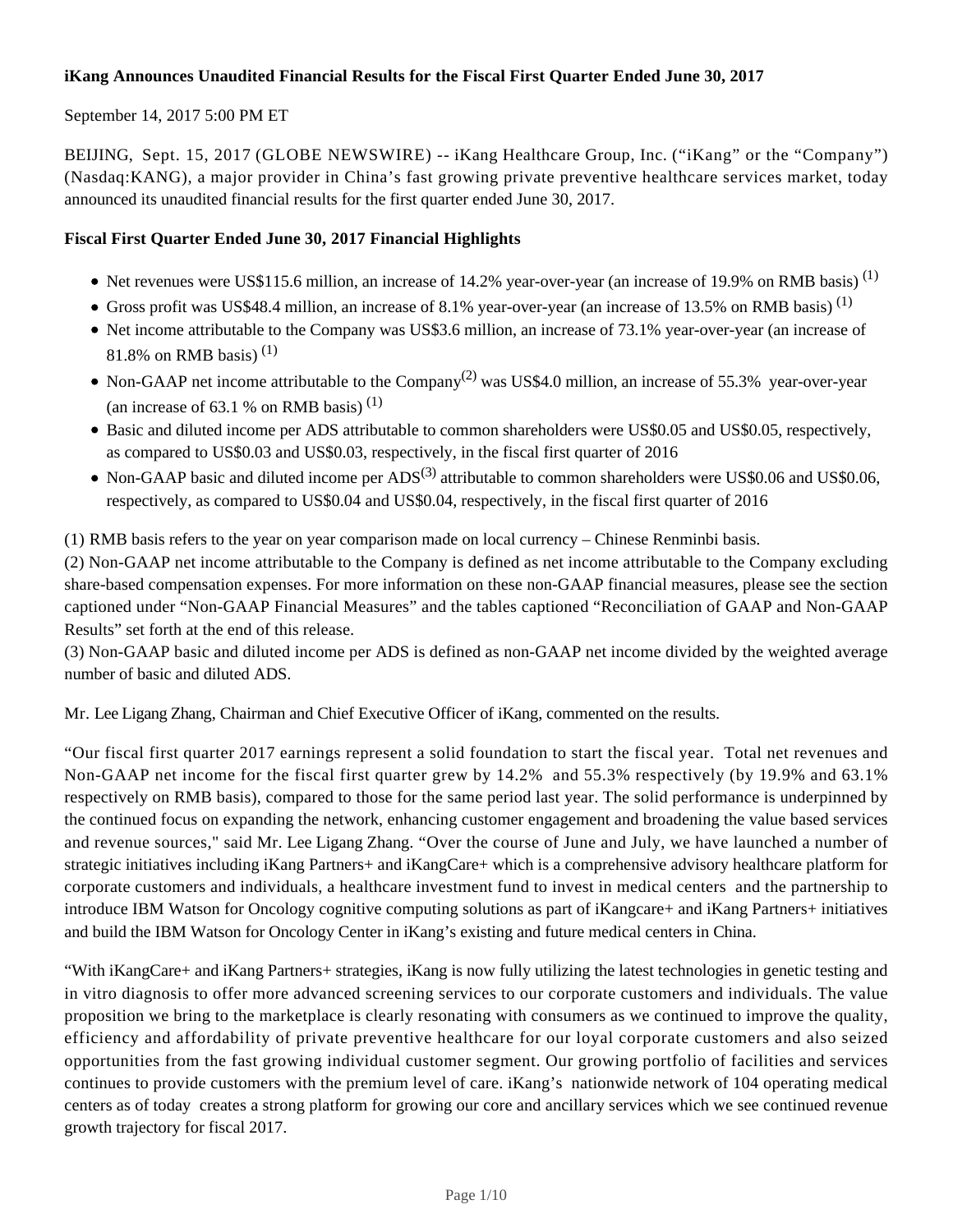"The management remains focused on and fully committed to customers, partners and shareholders. It is because of this that we continue to make strides in advancing our strategy to invest in growing our network, portfolio of facilities and services with improved efficiencies, hence, we are well positioned for a sustainable long term business growth," Mr. Zhang concluded.

## **FISCAL FIRST QUARTER ENDED JUNE 30, 2017 UNAUDITED FINANCIAL RESULTS**

## **Net Revenues**

Net revenues for the fiscal first quarter were US\$115.6 million, representing a 14.2% increase from US\$101.2 million in the same period of the last fiscal year*.* As of June 30, 2017, the number of self-owned operating medical centers totaled 104 compared to 90 as of June 30, 2016. During the quarter, the Company served approximately a total of 1,415,000 customer visits under both corporate and individual programs, representing an increase of 11.9% over the fiscal first quarter of 2016.

The table below sets forth a breakdown of net revenues:

|                                  | <b>Fiscal First Quarter</b><br><b>Ended June 30, 2017</b> | <b>Fiscal First Quarter</b> |              |  |
|----------------------------------|-----------------------------------------------------------|-----------------------------|--------------|--|
| $(US\$ s million                 |                                                           | <b>Ended June 30,</b>       | YoY % Change |  |
|                                  |                                                           | 2016                        |              |  |
| <b>Medical Examinations 95.0</b> |                                                           | 85.0                        | 11.7%        |  |
| <b>Disease Screening</b>         | 9.7                                                       | 7.3                         | 33.0%        |  |
| <b>Dental Services</b>           | 2.9                                                       | 1.3                         | 127.4%       |  |
| <b>Other Services</b>            | 8.0                                                       | 7.6                         | 4.7%         |  |
| <b>Total</b>                     | 115.6                                                     | 101.2                       | 14.2%        |  |

*Medical Examinations*: Net revenues for the quarter were US\$95.0 million, representing an 11.7% increase from US\$85.0 million in the same period of the last fiscal year.

*Disease Screening*: Net revenues for the quarter were US\$9.7 million, representing a 33.0% increase from US\$7.3 million in the same period of the last fiscal year. Disease screening services refer to the additional services requested by individuals under the basic corporate medical examination programs as a result of individual needs.

*Dental Services*: Net revenues for the quarter were US\$2.9 million, representing a 127.4% increase from US\$1.3 million in the same period of the last fiscal year.

*Other Services*: Net revenues for the quarter were US\$8.0 million, representing a 4.7% increase from US\$7.6 million in the same period of the last fiscal year.

### **Cost of Revenues**

Cost of revenues for the quarter was US\$67.2 million, representing a 19.0% increase from US\$56.5 million in the same period of the last fiscal year.

### **Gross Profit and Gross Margin**

Gross profit for the quarter was US\$48.4 million, representing an 8.1% increase from US\$44.7 million in the same period of the last fiscal year. Gross margin for the quarter was 41.8%, as compared to 44.2% in the first quarter of fiscal 2016. The lower gross margins of newly operated medical centers which were in the ramping up period have contributed to the decrease in our overall gross margin.

# **Operating Expenses**

Total operating expenses for the quarter were US\$39.5 million, representing a 4.1% increase from US\$37.9 million in the same period of the last fiscal year.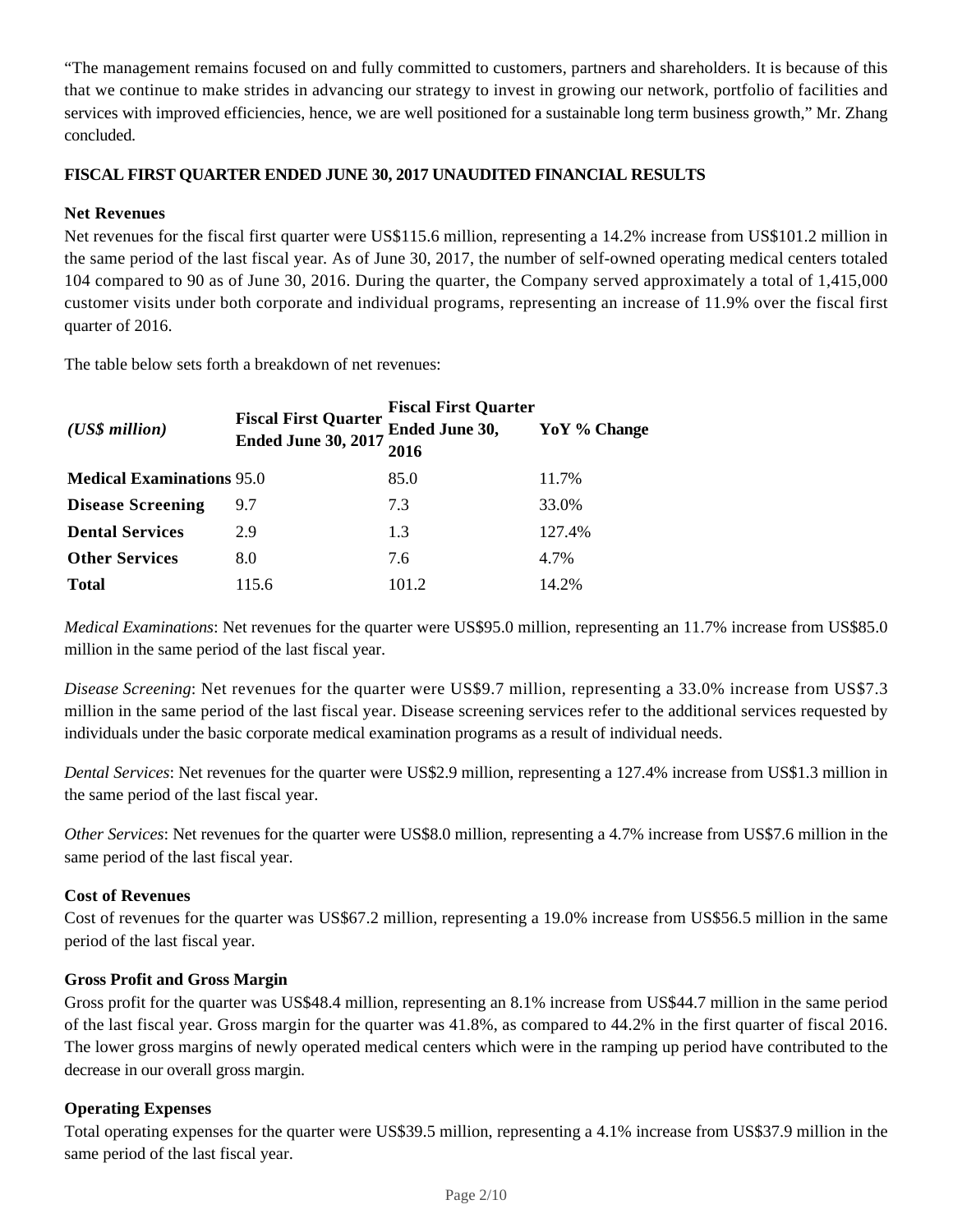## Selling and marketing expenses

Selling and marketing expenses for the quarter were US\$19.3 million, accounting for 16.7% of total net revenues as compared to 18.1% in the same period of the last fiscal year.

### General and administrative expenses

General and administrative expenses for the quarter were US\$19.5 million, accounting for 16.9% of total net revenues as compared to 18.5% in the same period of the last fiscal year.

Research and development expenses

Research and development expenses for the quarter were US\$706,000, accounting for 0.6% of total net revenues as compared to 0.9% in the same period of the last fiscal year.

## **Income from Operations**

Income from operations for the quarter was US\$8.9 million, representing a 30.1% increase from US\$6.8 million in the same period of the last fiscal year. Excluding share-based compensation expenses of US\$384,000 for this quarter and US\$484,000 for the same quarter last year, non-GAAP income from operations for the quarter was US\$9.3 million as compared to US\$7.3 million, which reflected a rise of 26.8% as a result of improving operating leverage.

# **Non-GAAP EBITDA**

Non-GAAP EBITDA for the quarter was US\$19.5 million, representing a 22.1% increase from US\$16.0 million in the same period of the last fiscal year.

## **Net Income**

Net income attributable to the Company for the quarter was US\$3.6 million, representing a 73.1% increase from US\$2.1 million in the same period of the last fiscal year.

Non-GAAP net income for the quarter was US\$4.0 million, representing a 55.3% increase from US\$2.6 million in the same period of fiscal 2016.

### **Basic and Diluted Income per ADS**

Basic and diluted income per ADS attributable to common shareholders were US\$0.05 and US\$0.05, respectively, compared to basic and diluted income per ADS attributable to common shareholders of US\$0.03 and US\$0.03, respectively, in the same quarter of fiscal 2016.

Non-GAAP basic and diluted income per ADS attributable to common shareholders were US\$0.06 and US\$0.06, respectively, compared to basic and diluted income per ADS attributable to common shareholders of US\$0.04 and US\$0.04, respectively, in the same quarter of fiscal 2016.

# **GUIDANCE FOR FISCAL YEAR 2017 ENDING MARCH 31, 2018**

For the Fiscal Year 2017 ending March 31, 2018, the Company reaffirms its guidance of net revenue to be between RMB3.57 billion and RMB3.72 billion, representing a year-on-year increase between 22% and 27%. The Company also expects that 12-15 new medical centers will start commercial operation in Fiscal Year 2017.

This guidance is based on the current market conditions and reflects the Company's current and preliminary estimates of market and operating conditions and customer demand, which are all subject to change.

# **Conference Call**

iKang's management will host a conference call **at 8:00 am US Eastern Time (8:00 pm Beijing/Hong Kong Time)** on September 15, 2017, to discuss its quarterly results and recent business activities.

To participate in the conference call, please dial the following number five to ten minutes prior to the scheduled conference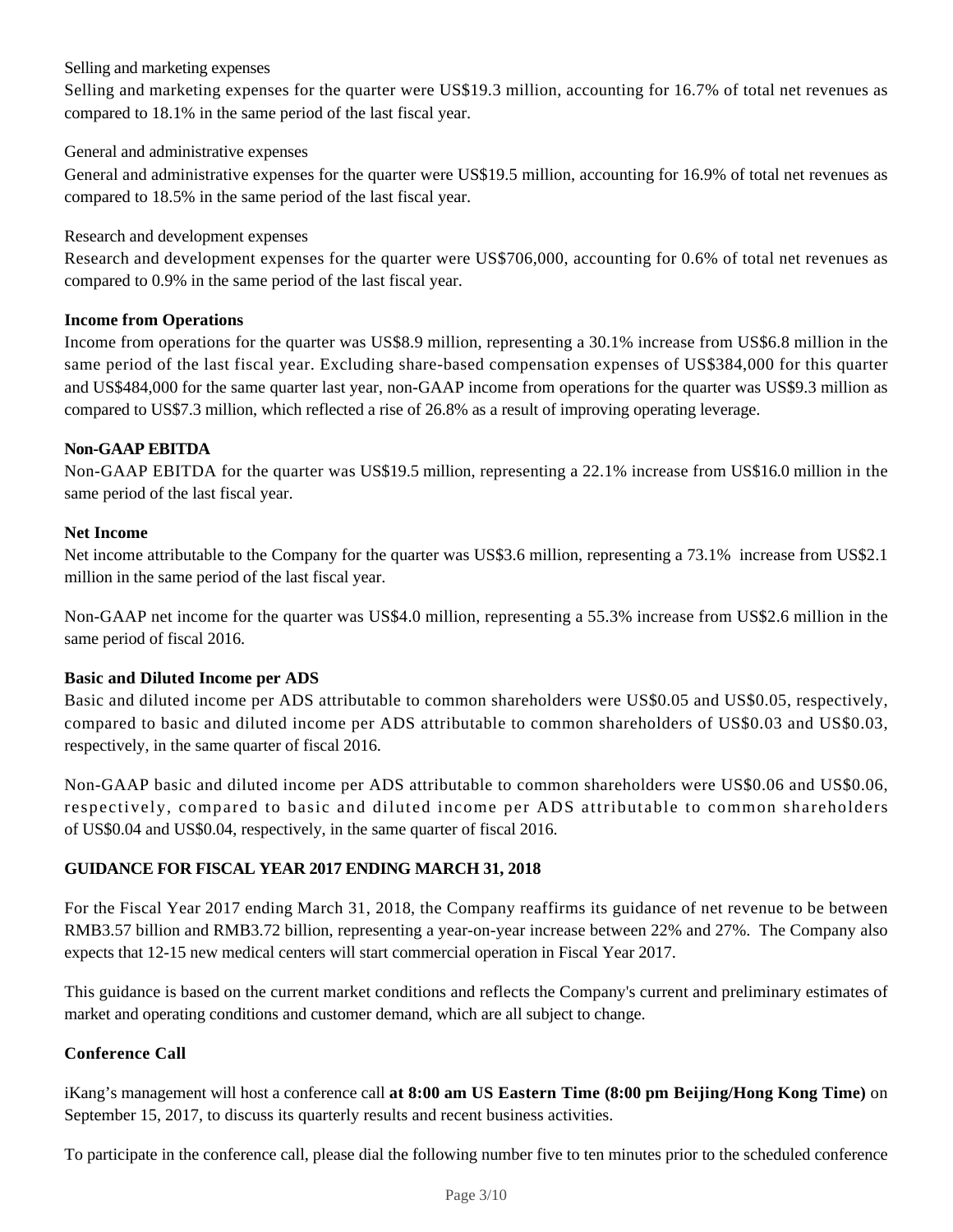call time:

China: 4001-209-101 Hong Kong: 800-961-105 United States: 888-352-6803 International: +65 6320-9025 Passcode: 9060883

The Company will also broadcast a live audio webcast of the conference call. The webcast will be available at http://ir.ikang.com.

Following the earnings conference call, an archive of the call will be available by dialing:

| China:                  | 4001-201-651                        |
|-------------------------|-------------------------------------|
| Hong Kong:              | 800-901-108                         |
| <b>United States:</b>   | 888-203-1112                        |
| International:          | $+656517-0784$                      |
| <b>Replay Passcode:</b> | 9060883                             |
|                         | Replay End Date: September 29, 2017 |

# **STATEMENT REGARDING UNAUDITED FINANCIAL INFORMATION**

The unaudited financial information set forth above is subject to adjustments that may be identified when audit work is performed on the Company's year-end financial statements, which could result in significant differences from this unaudited financial information.

### **NON-GAAP FINANCIAL MEASURES**

To supplement our consolidated financial statements which are presented in accordance with U.S. GAAP, we also use non-GAAP operating income, non-GAAP net income and non-GAAP EBITDA as additional non-GAAP financial measures. We present these non-GAAP financial measures because they are used by our management to evaluate our operating performance. We also believe that these non-GAAP financial measures provide useful information to investors and others in understanding and evaluating our consolidated results of operations in the same manner as our management and in comparing financial results across accounting periods and to those of our peer companies.

Reconciliation of non-GAAP operating income, non-GAAP net income and non-GAAP EBITDA to the most directly comparable financial measures calculated and presented in accordance with U.S. GAAP is set forth at the end of this release.

### **About iKang Healthcare Group, Inc.**

iKang Healthcare Group, Inc. is one of the largest providers in China's fast-growing private preventive healthcare space through its nationwide healthcare services network.

iKang's nationwide integrated network of multi-brand self-owned medical centers and third-party facilities, provides comprehensive and high-quality preventive healthcare solutions across China, including medical examination, disease screening, outpatient service and other value-added services. iKang's customer base primarily comprises corporate clients, who contract with iKang to deliver medical examination services to their employees and clients, and receive these services at pre-agreed rates. iKang also directly markets its services to individual customers. In the fiscal first quarter ended June 30, 2017, iKang served a total of 1.41 million customer visits under both corporate and individual programs.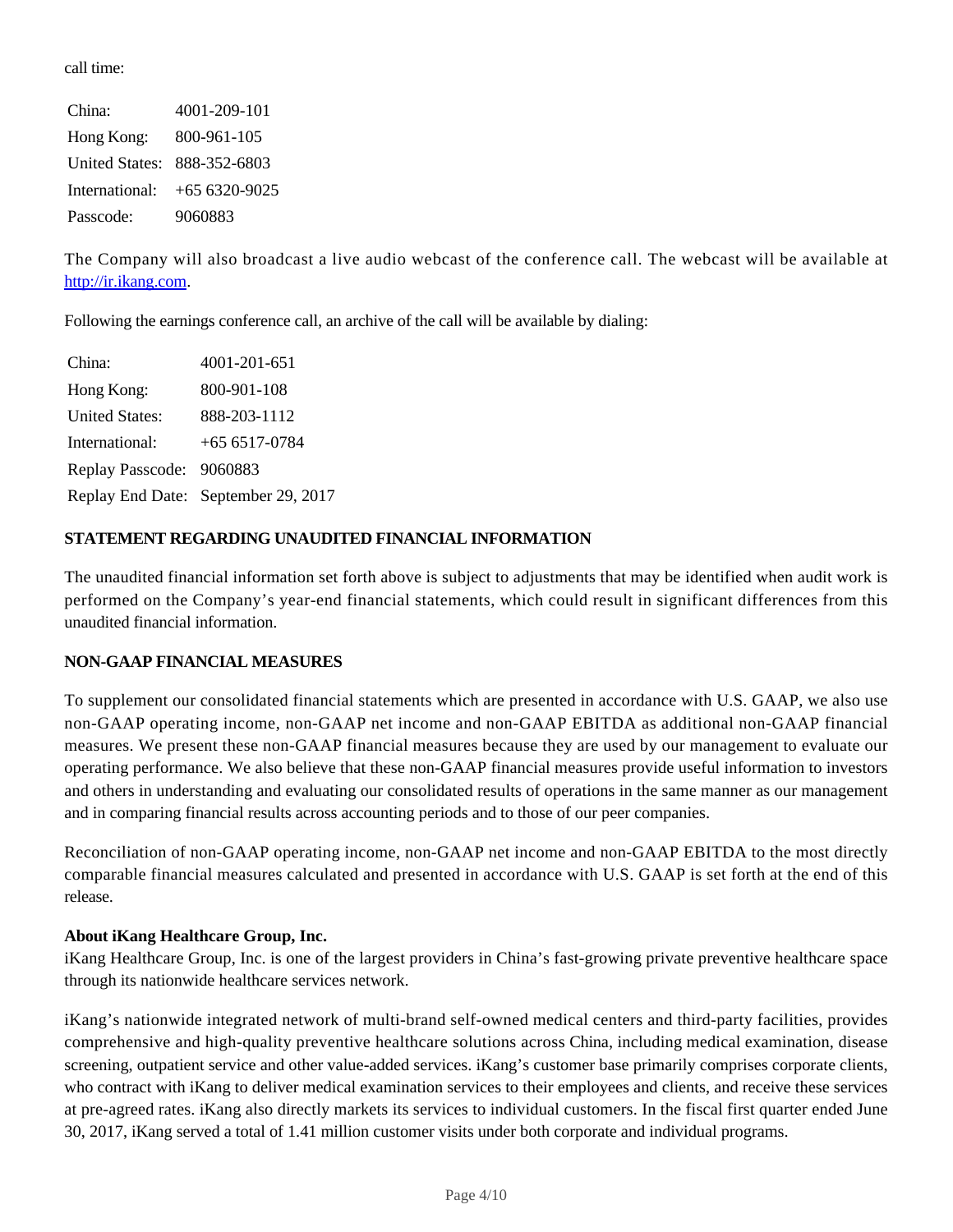As of September 14, 2017, iKang has a nationwide network of 104 self-owned operating medical centers, covering 33 of China's most affluent cities: Beijing, Shanghai, Guangzhou, Shenzhen, Chongqing, Tianjin, Nanjing, Suzhou, Hangzhou, Chengdu, Fuzhou, Changchun, Jiangyin, Changzhou, Wuhan, Changsha, Yantai, Yinchuan, Weihai, Weifang, Shenyang, Xi'an, Wuhu, Guiyang, Ningbo, Foshan, Jinan, Bijie, Qingdao, Wuxi, Kaili and Mianyang, as well as Hong Kong. iKang has also extended its coverage to over 200 cities by contracting with over 400 third-party facilities, which include selected independent medical examination centers and hospitals across all of China's provinces, creating a nationwide network that allows iKang to serve its customers in markets where it does not operate its own medical centers.

### **Forward-looking Statements**

This press release contains forward-looking statements. These statements, including management quotes and business outlook, are made under the "safe harbor" provisions of the U.S. Private Securities Litigation Reform Act of 1995. These forward-looking statements can be identified by terminology such as "will," "estimate," "project," "predict," "believe," "expect," "anticipate," "intend," "potential," "plan," "goal" and similar statements. iKang may also make written or oral forward-looking statements in its periodic reports to the U.S. Securities and Exchange Commission, in its annual report to shareholders, in press releases and other written materials and in oral statements made by its officers, directors or employees to third parties. Such statements involve certain risks and uncertainties that could cause actual results to differ materially from those expressed or implied in the forward-looking statements. These forward-looking statements include, but are not limited to, statements about: the Company's goals and strategies; its future business development, financial condition and results of operations; its ability to retain and grow its customer base and network of medical centers; the growth of, and trends in, the markets for its services in China; the demand for and market acceptance of its brand and services; competition in its industry in China; relevant government policies and regulations relating to the corporate structure, business and industry; fluctuations in general economic and business conditions in China. Further information regarding these and other risks is included in iKang's filing with the Securities and Exchange Commission. iKang undertakes no duty to update any forward-looking statement as a result of new information, future events or otherwise, except as required under applicable law.

### **IR Contact:**

iKang Healthcare Group, Inc. Christy Xie Director of Investor Relations Tel: +86 10 5320 8599 Email: ir@ikang.com Website: www.ikanggroup.com

FleishmanHillard Email: ikang@fleishman.com

# **IKANG HEALTHCARE GROUP, INC. CONDENSED CONSOLIDATED BALANCE SHEETS (In thousands of US dollars, except share data and per share data) (Unaudited)**

| As of     | As of       |  |  |
|-----------|-------------|--|--|
| March 31, | June $30$ . |  |  |
| 2017      | 2017        |  |  |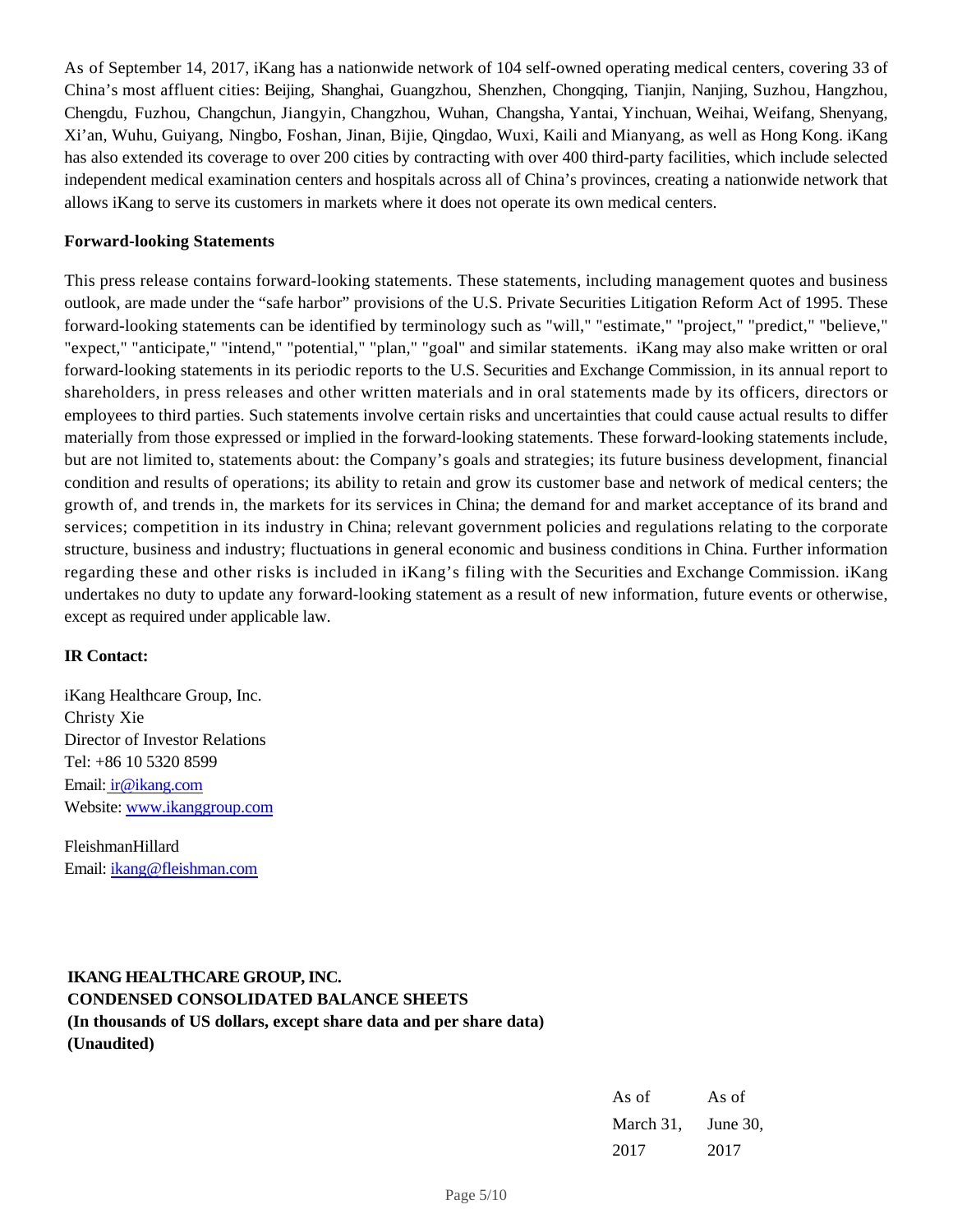# ASSETS

| Current assets:                                                                                                                                                                                                                                                            |           |           |
|----------------------------------------------------------------------------------------------------------------------------------------------------------------------------------------------------------------------------------------------------------------------------|-----------|-----------|
| Cash and cash equivalents                                                                                                                                                                                                                                                  | \$64,898  | \$41,530  |
| Restricted cash                                                                                                                                                                                                                                                            | 392       | 398       |
| Term deposits                                                                                                                                                                                                                                                              | 4,359     | 2,213     |
| Accounts receivable, net of allowance for doubtful accounts of \$14,261<br>and \$17,125 as of March 31, 2017 and June 30, 2017, respectively                                                                                                                               | 79,576    | 105,622   |
| Inventories                                                                                                                                                                                                                                                                | 6,781     | 6,218     |
| Deferred tax assets-current                                                                                                                                                                                                                                                | 9,635     | 8,902     |
| Amount due from a related party                                                                                                                                                                                                                                            | 4,538     | 4,575     |
| Prepaid expenses and other current assets                                                                                                                                                                                                                                  | 49,736    | 52,738    |
| Total current assets                                                                                                                                                                                                                                                       | \$219,915 | \$222,196 |
| Property and equipment, net                                                                                                                                                                                                                                                | \$163,081 | \$164,784 |
| Acquired intangible assets, net                                                                                                                                                                                                                                            | 25,852    | 24,190    |
| Goodwill                                                                                                                                                                                                                                                                   | 107,237   | 108,678   |
| Long-term investments                                                                                                                                                                                                                                                      | 180,758   | 182,565   |
| Deferred tax assets-non-current                                                                                                                                                                                                                                            | 16,698    | 16,922    |
| Rental deposit and other non-current assets                                                                                                                                                                                                                                | 14,950    | 15,891    |
| <b>TOTAL ASSETS</b>                                                                                                                                                                                                                                                        | \$728,491 | \$735,226 |
| LIABILITIES, MEZZANINE AND EQUITY                                                                                                                                                                                                                                          |           |           |
| <b>Current liabilities:</b>                                                                                                                                                                                                                                                |           |           |
| Accounts payable (including accounts payable of the consolidated VIEs<br>without recourse to iKang Healthcare Group, Inc. of \$34,637<br>and \$38,026 as of March 31, 2017 and June 30, 2017, respectively)                                                                | \$39,892  | \$43,174  |
| Accrued expenses and other current liabilities (including accrued expenses<br>and other current liabilities of the consolidated VIEs without recourse<br>to iKang Healthcare Group, Inc. of \$48,910 and \$49,049 as of March 31, 2017<br>and June 30, 2017, respectively) | 59,278    | 59,515    |
| Income tax payable (including income tax payable of the consolidated VIEs<br>without recourse to iKang Healthcare Group, Inc. of \$6,414<br>and \$8,650 as of March 31, 2017 and June 30, 2017, respectively)                                                              | 11,951    | 9,683     |
| Deferred revenues (including deferred revenues of the consolidated VIEs<br>without recourse to iKang Healthcare Group, Inc. of \$57,361 and<br>\$64,179 as of March 31, 2017 and June 30, 2017, respectively)                                                              | 64,740    | 69,849    |
| Short term borrowings (including short term borrowings of the consolidated<br>VIEs without recourse to iKang Healthcare Group, Inc. of \$111,299<br>and \$102,385 as of March 31, 2017 and June 30, 2017, respectively)                                                    | 111,299   | 102,385   |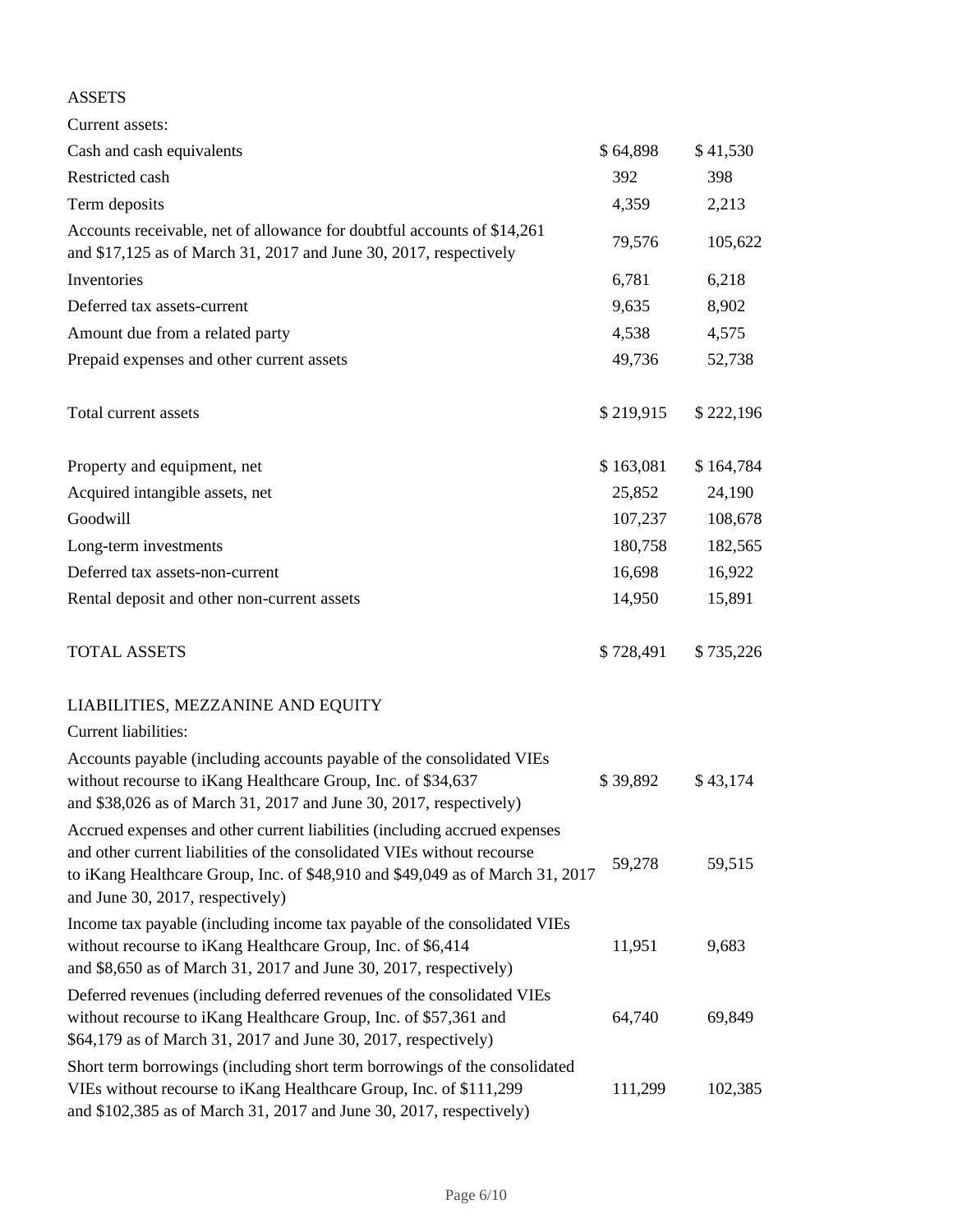# **IKANG HEALTHCARE GROUP, INC. CONDENSED CONSOLIDATED BALANCE SHEETS - continued (In thousands of US dollars, except share data and per share data) (Unaudited)**

|                                                                                                                                                                                                                                                      | As of<br>March 31,<br>2017 | As of<br>June 30,<br>2017 |
|------------------------------------------------------------------------------------------------------------------------------------------------------------------------------------------------------------------------------------------------------|----------------------------|---------------------------|
| Long-term borrowings (including long term borrowings of the consolidated<br>VIEs and VIEs' subsidiaries without recourse to iKang Healthcare Group, Inc.<br>of \$101,697 and \$103,255 as of March 31, 2017 and June 30, 2017, respectively)         | 101,697                    | 103,255                   |
| Deferred tax liabilities-non-current (including deferred tax liabilities<br>non-current of the consolidated VIEs without recourse to iKang<br>Healthcare Group, Inc. of \$7,009 and \$6,627 as of March 31, 2017 and<br>June 30, 2017, respectively) | 7,229                      | 6,831                     |
| <b>TOTAL LIABILITIES</b>                                                                                                                                                                                                                             | \$396,086                  | \$394,692                 |
| Equity:                                                                                                                                                                                                                                              |                            |                           |
| Total iKang Healthcare Group, Inc. shareholders' equity                                                                                                                                                                                              | 312,437                    | 320,142                   |
| Non-controlling interests                                                                                                                                                                                                                            | 19,968                     | 20,392                    |
| <b>TOTAL EQUITY</b>                                                                                                                                                                                                                                  | \$332,405                  | \$340,534                 |
| <b>TOTAL LIABILITIES AND EQUITY</b>                                                                                                                                                                                                                  | \$728,491                  | \$735,226                 |

# **IKANG HEALTHCARE GROUP, INC. CONDENSED CONSOLIDATED STATEMENTS OF OPERATIONS (In thousands of US dollars, except share data and per share data) (Unaudited)**

| Three-month periods |      |  |
|---------------------|------|--|
| ended June 30.      |      |  |
| 2016                | 2017 |  |

Net revenues \$101,238 \$115,599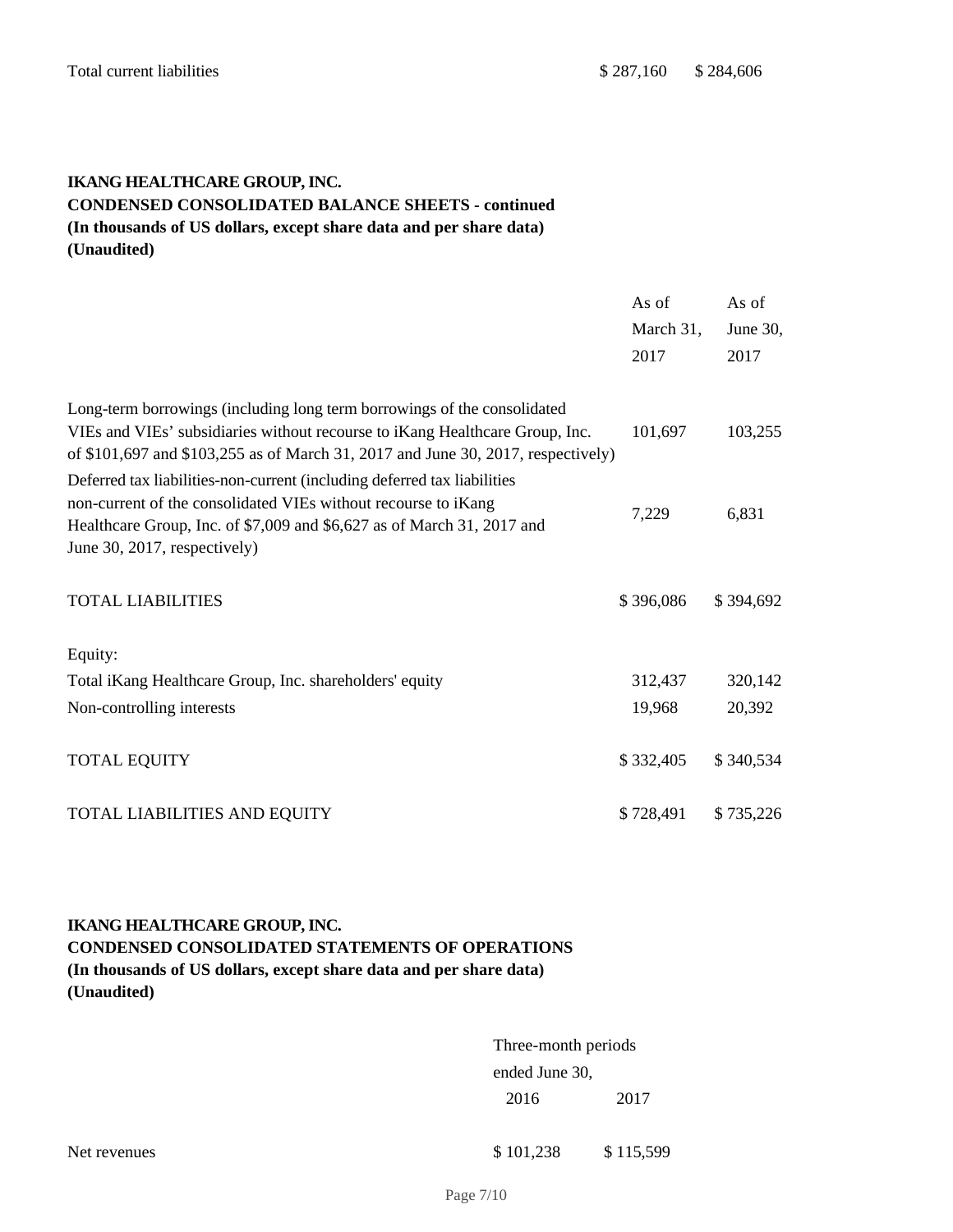| Cost of revenues                                                                            | 56,505   | 67,236        |          |   |
|---------------------------------------------------------------------------------------------|----------|---------------|----------|---|
| Gross profit                                                                                | \$44,733 |               | \$48,363 |   |
| Operating expenses:                                                                         |          |               |          |   |
| Selling and marketing expenses                                                              | \$18,301 |               | \$19,259 |   |
| General and administrative expenses                                                         | 18,702   |               | 19,489   |   |
| Research and development expenses                                                           | 884      |               | 706      |   |
| Total operating expenses                                                                    | \$37,887 |               | \$39,454 |   |
| Income from operations                                                                      | \$6,846  |               | \$8,909  |   |
| Interest expense                                                                            | (3,281)  | $\mathcal{L}$ | (3,089)  |   |
| Interest income                                                                             | 376      |               | 145      |   |
| Income before income tax expenses and loss from<br>equity method investments                | \$3,941  |               | \$5,965  |   |
| Income tax expenses                                                                         | 985      |               | 1,550    |   |
| Loss from equity method investments                                                         | (1,037)  | $\lambda$     | (870)    |   |
| Net income                                                                                  | \$1,919  |               | \$3,545  |   |
| Less: Net loss attributable to non-controlling interest                                     | (147)    | $\mathcal{E}$ | (31)     | ) |
| Net income attributable to iKang Healthcare Group, Inc.                                     | \$2,066  |               | \$3,576  |   |
| Net income attributable to common shareholders<br>of iKang Healthcare Group, Inc.           | \$2,066  |               | \$3,576  |   |
| Net income per share attributable to common shareholders<br>of iKang Healthcare Group, Inc. |          |               |          |   |
| <b>Basic</b>                                                                                | \$0.06   |               | \$0.10   |   |
| Diluted                                                                                     | \$0.06   |               | \$0.10   |   |
| Net income per ADS (one common share equals to two ADSs)                                    |          |               |          |   |
| <b>Basic</b>                                                                                | \$0.03   |               | \$0.05   |   |
| Diluted                                                                                     | \$0.03   |               | \$0.05   |   |
| Weighted average shares used in calculating net income<br>per common share                  |          |               |          |   |

Basic 33,955,067 34,230,899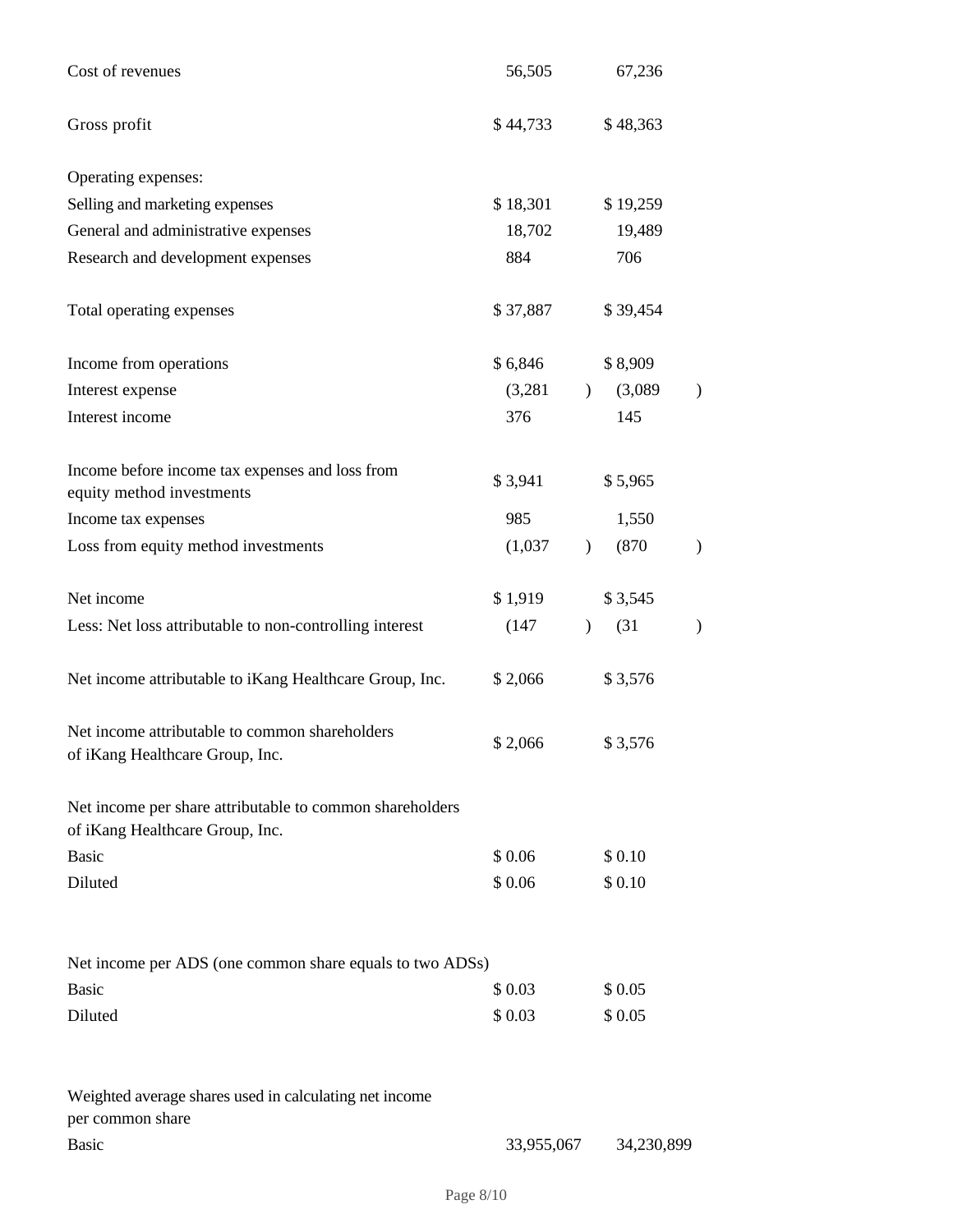# **IKANG HEALTHCARE GROUP, INC. RECONCILIATION OF GAAP AND NON-GAAP RESULTS (In thousands of US dollars, except share data and per share data) (Unaudited)**

|                                                                                                      | Three-month periods |                     |
|------------------------------------------------------------------------------------------------------|---------------------|---------------------|
|                                                                                                      | ended June 30,      |                     |
|                                                                                                      | 2016                | 2017                |
| Income from operations<br>Add:                                                                       | \$6,846             | \$8,909             |
| Share-based compensation expenses                                                                    | 484                 | 384                 |
| Non-GAAP operating income                                                                            | \$7,330             | \$9,293             |
| Net income attributable to iKang Healthcare Group, Inc.<br>Add:                                      | \$2,066             | \$3,576             |
| Share-based compensation expenses                                                                    | 484                 | 384                 |
| Non-GAAP net income                                                                                  | \$2,550             | \$3,960             |
| Income from operations<br>Add:                                                                       | \$6,846             | \$8,909             |
| Depreciation and amortization                                                                        | 8,647               | 10,208              |
| Share-based compensation expenses                                                                    | 484                 | 384                 |
| Non-GAAP EBITDA                                                                                      |                     | $$15,977$ $$19,501$ |
| Non-GAAP net income attributable to common shareholders<br>of iKang Healthcare Group, Inc.           | \$2,550             | \$3,960             |
| Non-GAAP net income per share attributable to common shareholders<br>of iKang Healthcare Group, Inc. |                     |                     |
| <b>Basic</b>                                                                                         | \$0.08              | \$ 0.12             |
| Diluted                                                                                              | \$0.07              | \$ 0.11             |
| Non-GAAP net income per ADS (one common share equals to two ADSs)                                    |                     |                     |
| <b>Basic</b>                                                                                         | \$ 0.04             | \$0.06              |
| Diluted                                                                                              | \$0.04              | \$0.06              |